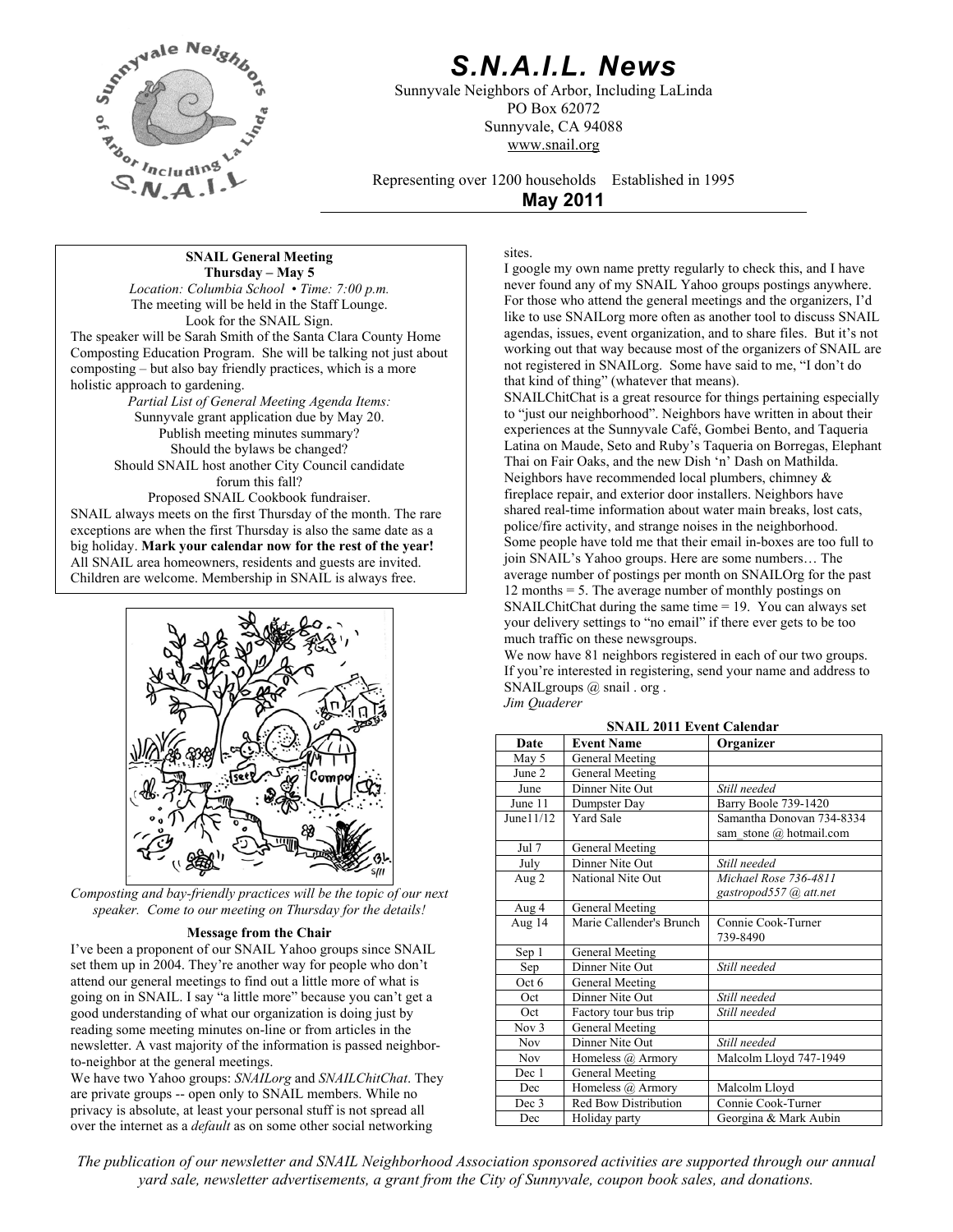

*Thomas Leibold and Tarik Peterson at SNAIL's April 16th* 



*SNAILs enjoying dinner in Connie Cook-Turner's back yard during the Progressive Dinner.*

## **SNAIL Progressive Dinner A Success**

Several Snails were seen heading for the appetizers at Jen and Tim's back yard where even more Snails were eating the fresh salads -- garden salad, stuffed fig leaves and potato salad -- to name a few. The hot meatballs in the crockpot were a favorite appetizer too.

Slowly the Snails walked or drove to the main dinner site where Jim and Connie had umbrella tables set up in the back yard. There were foods of all kinds displayed in front of the BBQ area where Jim was busy BBQing ribs and hot links! Several colorful dishes of corn, broccoli and cauliflower and another homemade potato salad and carrots along with two kinds of macaroni and cheese and Southern Fried Chicken were set up for all Snails to pass by and fill their plates. I think she had her good china out!!! After about an hour of eating out in the sunny California sunshine Snails slowly put on their sweaters and sneaked next door to top off the dinner with fresh strawberry shortcake on buttermilk biscuits topped with Cool Whip! There were chocolate covered almonds among the various treats at Russ and Julie's front yard table. As the Snails left -- their silvery trails of smiles could be seen for miles! *Bonnie Lloyd* 



If you haven't done so already, quickly mail in your vote regarding the parcel tax on Measure B!

Our yard sale will be held on June 11 and 12 this year. Please save good stuff until June. Our yard sale coordinator will be Samantha Donovan. Samantha may be contacted by calling 734-8334; messages shall be returned during the evening. You may also email: sam\_stone  $@$  hotmail.com



*Dr. Benjamin Picard, Superintendent of Schools, at the April 7th SNAIL meeting discussing the need to vote in favor of Measure B on the May 3rd ballot.*

### *Progressive Dinner.* **Some of what was posted on SNAIL Yahoo Groups last month:**  *Yahoo SNAILorg*

- Posted the general meeting minutes for January, February, and March (sorry they were so late).
- There are now 1425 photos from SNAIL events. *Yahoo SNAILChitChat*
- Discussion on keeping roosters and hens in Sunnyvale.

Recommendations for local landscapers and gardeners. To join these Yahoo groups, send your name and address to:

SNAILgroups @ snail . org .

**You're invited to participate in Sunnyvale's clean up event** Sites are filling up quickly! To sign-up for a location or for further information, call Environmental Outreach at (408) 730-7717. *Kristy McCumby and Jackie Besoyan*

# **National Night Out Celebration**

It is four months from SNAILs Annual BBQ and National Night Out Celebration, August 2, 2011. In the past we have had live music to dance to, a jumping house for the children, and plenty of BBQ and other treats to eat. In some years we have had close to 200 neighbors attend, and we hope to reach or beat this number. Interested in helping bring this event to fruition? Call Michael Rose 736-4811, or e-mail gastropod557 @ att . net. Looking for a good dance band who would volunteer to play a couple of hours. Looking for neighbors who will lend in a hand in setting up and taking down the tables, chairs, etc. And, looking for anyone who will assist SNAIL in this rewarding and fun event. Thanks *Michael* 



**SNAIL 2011 Yard Sale** *Craig and Wendy's Beau of Carolina Avenue.* 

Email your pet's portrait with you name, the name of your pet, your street name, and anything you would like to say about your pet to the editor at: SNAILeditor  $\omega$  snail.org.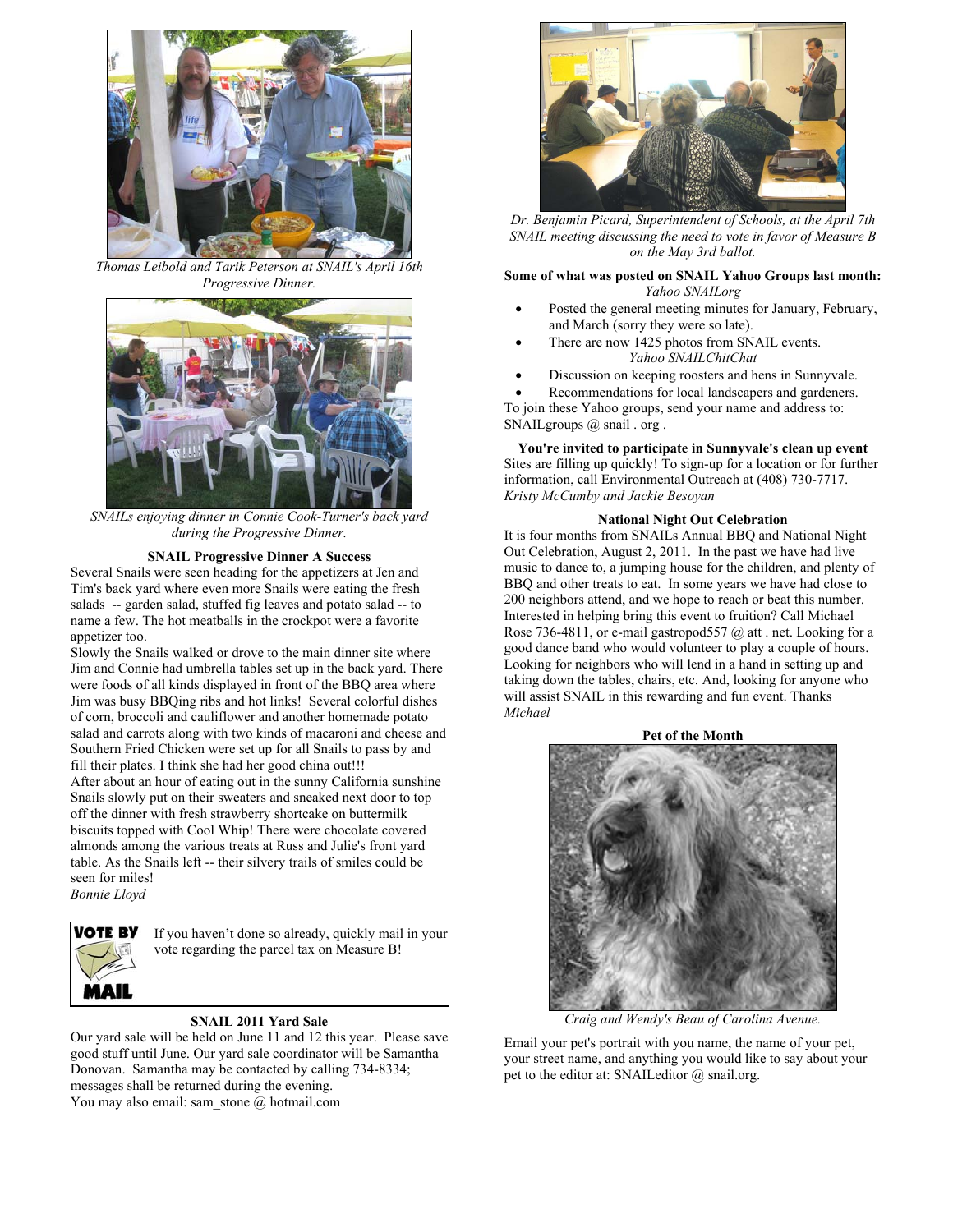

### **What's Happening To The Trees**

I have an apricot tree which was cut to death. It was planted 58 years ago and now the power lines are being added and residents are requested (demanded) to cut the trees to ten feet below the lines...the trees were ten feet from the original power lines now the big black ones are cutting our trees in half. A lot of our fruit trees grow to ten/twelve feet - and our right to grow fruit is being taken away. California is fertile...let's keep it that way. Case in point were the palm trees in San Francisco that were cut down because of the added lines. Time constraints made it imperative to cut the trees. No historical value left. No trees left. **Bonnie Lloyd SNAIL Cookbook Fundraiser? SNAIL Cookbook Fundraiser SNAIL Cookbook Fundraiser SNAIL Cookbook** Fundraiser *Bonnie Lloyd* **Our wonderful neighborhood has so many cultures residing in it's** 

Columbia Neighborhood Center's Community Advisory Committee Needs a Parent! The committee currently has an opening for a parent residing in the CNC service area to serve a one year term. Committee members help evaluate the Center's services, identify community needs, assist with community projects, and serve as community representatives of the CNC. The time commitment for a committee member is approximately fourteen hours per year. For more information and/or an application form, please call (408) 523-8150 or email clutticken  $\omega$ ci. sunnyvale. ca.us with your name, address and phone number. something you know is different and good. *City Councilmember, David Whittum, whittum @ gmail.com* 

Nilo P. Alverado died on April 8th at the age of 90. Nilo and his wife Mannie were SNAIL members of good standing for a long, long time. They were elves at Christmas time, hanging bows on the trees near their house. Every clean up day they protected the dumpster SNAIL put in front of their home from people who would put cement, electronic waste and other disallowed materials in it. Nilo was an Elk and lived the Elk philosophy of helping people, honesty and warm friendship towards all. Nilo's wife was the SNAIL vice chair for 2005. Together they parented twins, triplets and a solo birth; they were married 67 years. He loved to fish, golf and be a good "Tio" to the children from the families of both he and his wife. We shall miss him.

The Sunnyvale Art Club will be at the Sunnyvale Public Library on June 11 and 12 from 12 Noon to 5:00pm both days. The reception will be from 12:00-2:00pm on Saturday. *Bonnie Luthy Lloyd Jeannie Biddle*

### **Relay for Life/Sunnyvale**

Hi, I am a volunteer for the Relay of Life Sunnyvale-American Cancer Society. I am writing you to make you aware of the walk to fight against cancer on June 25-June 26, 2011 at Sunnyvale Middle School. The walk is a family-oriented event where teams can walk or run a track relay for 24 hours. If you think anyone from your neighborhood association would be interested direct them to the website www.Relayforlife.org/sunnyvaleca.

You can also contact Jess Herrera at jess.herrera @ cancer.org. You can also call (408) 688-0108. Thank you. *Lisa Selan* 

### **Bay-Friendly Garden Tour**

Sign up for the 8th annual Bay-Friendly Garden Tour and visit a variety of gardens. Tour Highlights: - Backyard orchards and kitchen gardens - Urban habitats for butterflies, birds and bees - Drought tolerant replacements for water thirsty lawns. Cost: \$10 per guidebook, FREE with new membership. Register at www.bayfriendlycoalition.org or by calling (707) 353-0143. Registrants will receive a guidebook with directions and garden descriptions. Registration deadline is May 6, 2011.

### **Photographers Needed**

Please bring your camera to SNAIL meetings and events and send you digital pictures to SNAILeditor @ snail . org by the 20th of the month to be in time for the next newsletter.

**Columbia Neighborhood Center CAC Has An Opening** houses and apartments yet we see very little of each other. I have a neighbor who goes inside every time I start to approach his yard. I am thinking, "What will he do when he needs to borrow a phone or jumper cable?" I won't know who he is so won't open the door. I have a plan to get our cultures together, have fun in so doing and make some money while that is happening.

> At the May 5th SNAIL's meeting I will ask for a vote on whether we can make an International Cookbook and use it as a fund raiser. The USA will be included as well as all other countries. Please help us. If you wish join the committee and meet SNAIL friends fine. Perhaps your only involvement will be to help by sending

**SNAIL Lost Someone They Loved If you don't want to work on this project but think it is a great** idea you could quickly send me a delicious recipe so I can tell those present at the May 5th meetiingsome of the exotic dishes they can expect to find in the book. I would think some very simple and some very difficult will satisfy all chefs. Elaine Rowan suggested when the book is finished we have a cook-off with some of the unusual dishes and taste the quality. Elaine is always ready for fun. We need one or two recipes from you to get things moving. Start with the ingredients and have the directions follow. The name of the country needs to be in the title and your name or the name of the person that told you how to make the dish listed. It will be a fun gift for children and relatives to see their parent or grandparents name in print; also it preserves family traditions **At The Sunnyvale Public Library** for future generations.<br>
Easiest is an email Jeni00 @ earthlink . net. A phone call will work

just as well, as I am home most of the time. (408) 734-0739. At this time I expect the books to sell for \$10 or less. Please help get this project going.

|                 | SNAIL BOARD and CITY of SUNNYVALE SUPPORT STAFF |                           |                      |
|-----------------|-------------------------------------------------|---------------------------|----------------------|
| Chair           | Jim Quaderer                                    | 302 Beechnut Ave.         | 737-9479             |
| <b>***</b> CI * | $\alpha$ $\alpha$ $\alpha$ $\beta$              | $700 \times 1$ $\sqrt{1}$ | $F A \Omega R F F F$ |

| Спан                                       | JIIII QUAUCICI                | 302 Decemiul Ave.                  | $131 - 9419$ |
|--------------------------------------------|-------------------------------|------------------------------------|--------------|
| <b>Vice Chair</b>                          | Craig Black                   | 798 Carolina Ave.                  | 542-9555     |
| <b>Secretary</b>                           | June Valenti                  | 610 N. Bayview                     | 245-1296     |
| <b>Treasurer</b>                           | Bonnie Lloyd                  | 802 Borregas Ave.                  | 747-1949     |
| <b>Newsletter Editor</b>                   | Gianfranco Paolozzi           | 351 Cypress Ave.                   | 733-2446     |
| <b>Newsletter Distribution Coordinator</b> | Connie Cook-Turner            | 810 Carolina Ave.                  | 739-8490     |
| Email                                      | SNAILChair $\omega$ snail.org |                                    |              |
| <b>Neighborhood Preservation</b>           | <b>Steve Frias</b>            | SFrias $\omega$ ci.sunnyvale.ca.us | 730-7613     |
| <b>Neighborhood Resource Officer</b>       | Jim Davis                     | JDavis $\omega$ ci.sunnyvale.ca.us | 730-7145     |
|                                            |                               |                                    |              |